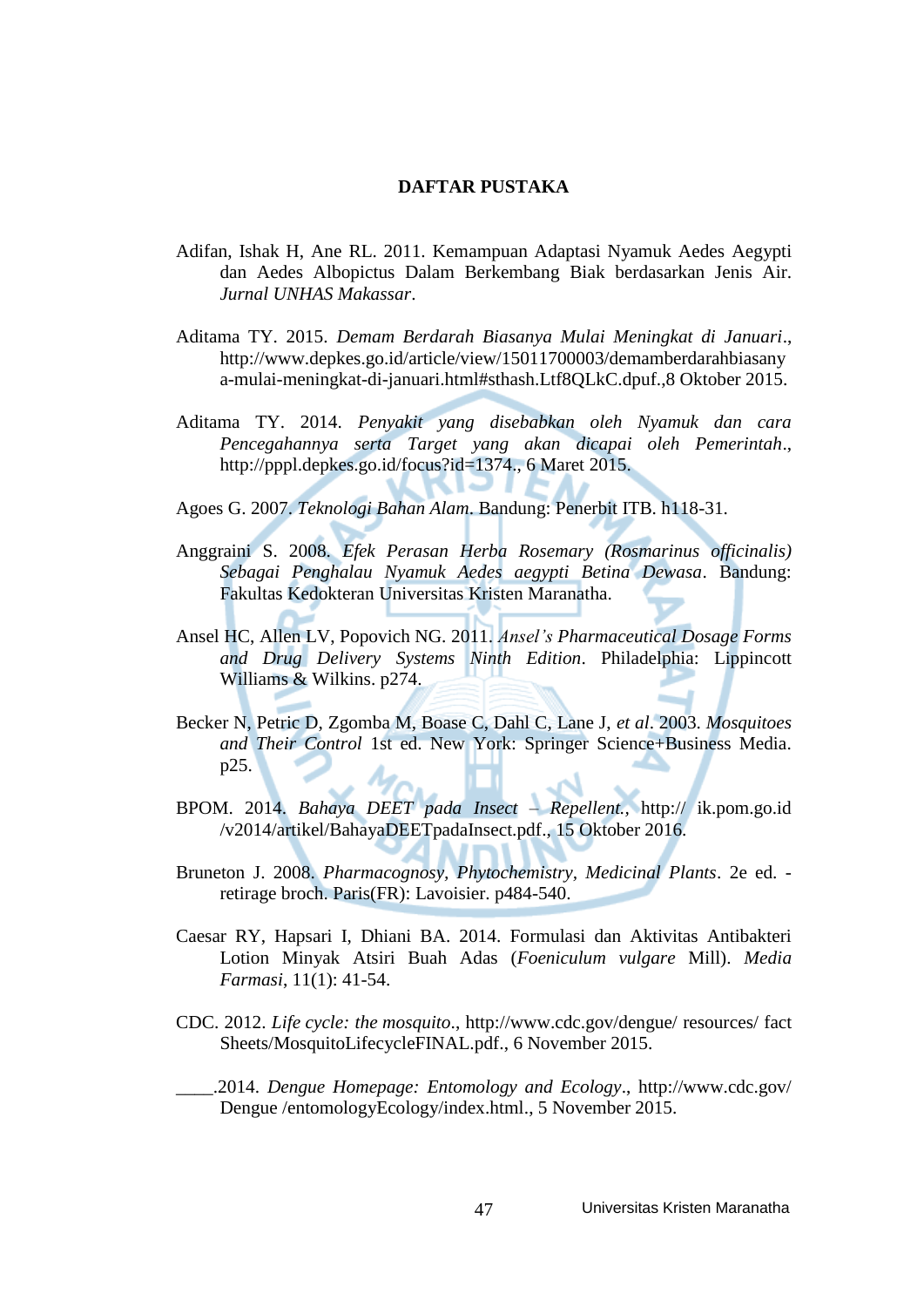\_\_\_\_. 2015. *Dengue Homepage: Photos/Infographics*., [http://www.cdc.gov/](http://www.cdc.gov/%20dengue/training/dengue101.html#Images) [dengue/training/dengue101.html#Images.](http://www.cdc.gov/%20dengue/training/dengue101.html#Images), 5 November 2015

- Cook JI, Majeed S, Ignell R, Pickett JA, Birkett MA, Logan JG. 2011. Enantiomeric selectivity in behavioural and electrophysiological responses of Aedes aegypti and Culex quinquefasciatus mosquitoes. *Bulletin of Entomological Research*, 101(5): 541-50.
- Cox C. 2005. Plant-bassed Mosquito Repellents: Making A Careful Choice. *Journal of Pesticide Reform*, 25(3): 6-7.
- \_\_\_\_\_\_\_\_\_\_\_. Repellent Factsheet: DEET. *Journal of Pesticide Reform*, 25(3): 10-3.
- Djunaedi D. 2006. *Demam Berdarah (Dengue DBD) Epidemiologi, Imunopatologi, Patogenesis, Diagnosis dan Penatalaksanaannya*. Malang: UPT Penerbitan Universitas Muhammadiyah. h32-45.
- FDA. 2003. *Guidance for industry photosafety testing*, *pharmacology toxycology coordinating committee in the centre for drug evaluation and research (CDER) at the FDA*, USA:New Hampsire Avenue.
- Fradin MS, Day JF. 2002. Comparative Efficacy Of Insect Repellents Against Mosquito Bites. *N Engl J Med*, 347(1): 13-8.
- Gandahusada S, Ilahude HHD, Pribadi W. 1998. *Parasitologi kedokteran*. Jakarta: Fakultas Kedokteran Universitas Indonesia.
- Gillij YG, Gleiser RM, Zygadlo JA. 2008. Mosquito repellent activity of essential oils of aromatic plants growing in Argentina. *Bioresour. Technol*, 99:2507– 15.
- Goldman L, Ausiello D. 2007. *Cecil Medicine*. *23rd ed*. Philadelphia:Saunders Elsevier. ch405.
- Hanafiah KA. 2005. *Rancangan Percobaan Teori dan Aplikasi*. Jakarta: Raja Grafindo Persada.
- Hidayat M, Hendranata KF, Rosnaeni. 2010. Reppelent Effect of Lavender, Rose and Rosemary Oil on Aedes aegypti mosquitoes. *Jurnal Medika Planta*, 1(1).
- Herbs2000. 2010. *Rosemary Rosmarinus officinalis*., [http://www.herbs2000/herbs\\_rosemary.htm.](http://www.herbs2000/herbs_rosemary.htm), 15 Oktober 2015.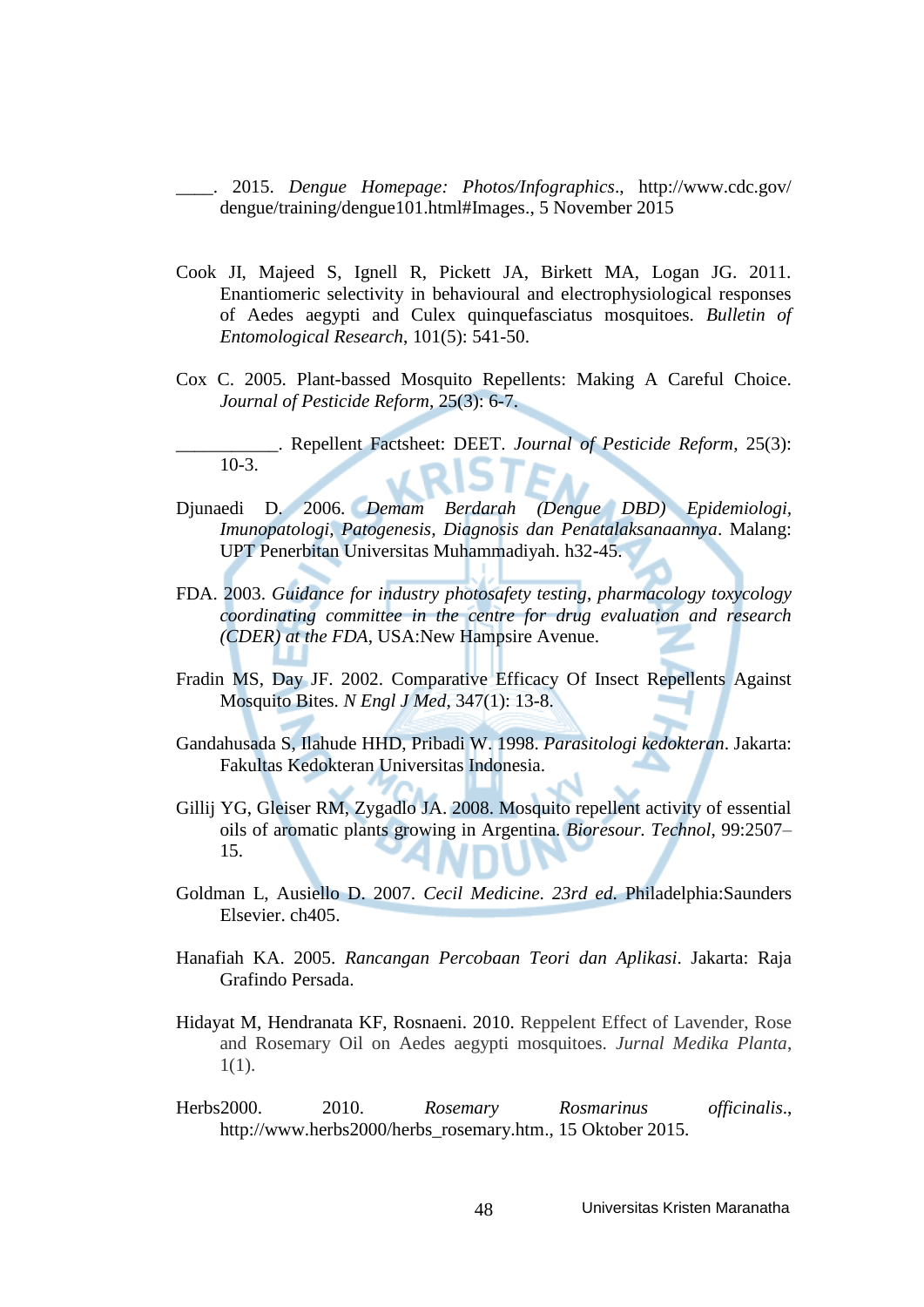- Hoedojo. 1993. Vektor demam berdarah dengue dan upaya penanggulangannya. *Majalah parasitologi Indonesia*, 6(1): h31-44.
- Kemenkes RI (Subdirektorat Pengendalian Arbovirosis). 2011. *Informasi Umum Demam Berdarah Dengue*., [http://www.pppl.depkes.go.id/](http://www.pppl.depkes.go.id/%20_asset/_download/INFORMASI_UMUM_DBD_2011.pdf) [\\_asset/\\_download/INFORMASI\\_UMUM\\_DBD\\_2011.pdf.](http://www.pppl.depkes.go.id/%20_asset/_download/INFORMASI_UMUM_DBD_2011.pdf), 4 Oktober 2015.
- Kemenkes RI. 2011. *Profil Kesehatan Indonesia Tahun 2010*. Jakarta: Kementerian Kesehatan Republik Indonesia. Lampiran 3.3.

\_\_\_\_\_\_\_\_\_\_\_\_\_. 2014. *Profil Kesehatan Indonesia Tahun 2013*. Jakarta: Kementerian Kesehatan Republik Indonesia. h149.

- Kemenkes RI (Ditjen PP & PL). 2014. *Waspada DBD di Musim Pancaroba*., http://www.depkes.go.id/ article/ print/ 15010200002/waspada-dbd-dimusim-pancaroba.html., 1 November 2015.
- Kim IS, Ren X, Chang JS, Lee JW, Yu HW, Kim SJ, *et al*. 2011. The Effect of Environmental Micropollutant (DEET) on the Expression of Cell Cycle and Apoptosis Regulatory Proteins in Human Cells. *Biotechnology and Bioprocess Engineering* 16: 400-406.
- Logan JG, Birkett MA, Clark SJ, Powers S, Seal NJ, Wadhams LJ, *et al*. 2008. Identification of Human-Derived Volatile Chemicals that Interfere with Attraction of *Aedes Aegypti* Mosquitoes. *J Chem Ecol*, 34: p308-22.
- Maia MF, Moore SJ. 2011. Plant-Based Insect Repellents: A Review of Their Efficacy, Development and Testing. *Malaria Journal*, 10(Suppl 1): s11.
- Merck Sharp & Dohme Corp. 2015. *The Merck Index Online*., [https://www.rsc.org/Merck-Index/search.](https://www.rsc.org/Merck-Index/search), 20 November 2015.
- Miko T, Kusminarti S, Karyanti MR, Sugiharti S, Sihombing B, Riyanti F, dkk. 2011. *Modul Pelatihan Pengendalian Demam Berdarah Dengue*. Jakarta: Kementrian Kesehatan Republik Indonesia.
- Mills S, Bone K. 2000. *Principles and Practice of Phytotherapy.* London: Churchill Livingstone. p27-30.
- Nerio LS, Verbel JO, Stashenko E. 2010. Repellent activity of essential oils: A review. *Bioresource Technology* 101: 372–8.
- Pangribowo S, Tryadi A, Indah IS. 2010. Demam Berdarah Dengue di Indonesia Tahun 1968-2009 dalam *Buletin Jendela Epidemiologi vol.2*. Jakarta: Pusat Data dan Surveilans Epidemiologi Kementerian Kesehatan RI. h1-14.